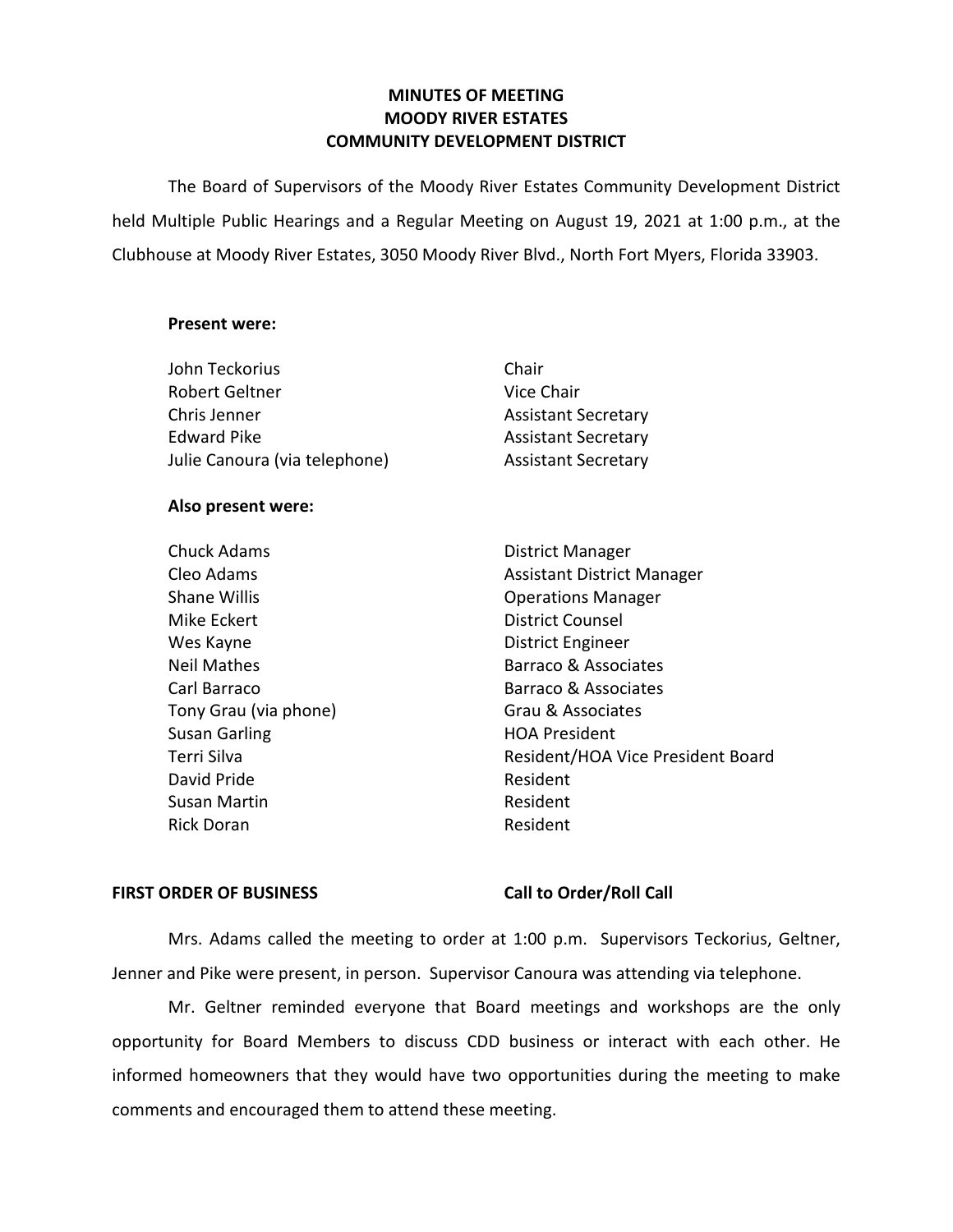# **SECOND ORDER OF BUSINESS Public Comments** *(3 minutes - agenda items)*

Resident David Pride asked for approval to plant a palm tree behind his residence to replace the 6' high weeds at the corner section of the preserve. The site plan location was identified. Mrs. Adams stated that, per the contract, evasive species are treated twice a year. She would issue a work order, as the next scheduled treatment would be in September. Regarding whether a tree can be planted, she would advise or present a proposal at the next meeting.

It was noted that the document behind Tab 9 was not on the agenda and was inadvertently placed in the agenda package.

Regarding the Ninth Order of Business, resident and HOA Board Vice President Terri Silva read and highlighted portions of the "Draft 5-Proposed Resolution related to Moody River Estates East July 25, 2021" handout Mr. Geltner prepared and expressed her opinion that certain language was incorrect and should be retracted. She asked if this was an official document.

# **THIRD ORDER OF BUSINESS Presentation of Audited Financial Report for the Fiscal Year Ended September 30, 2020, Prepared by Grau & Associates**

Mr. Grau presented the Audited Financial Report for the Fiscal Year Ended September 30, 2020 and highlighted the pertinent information in the Report. There were no findings, recommendations or instances of noncompliance, it was an unmodified opinion, known as a clean audit.

Mr. Geltner posed questions regarding calculations, using unassigned fund balance for working capital and FDIC protection on mutual funds. Mr. Grau explained how his firm arrived at the amounts in the Financial Highlights section.

In response to requests, the Fiscal Year 2022 budget would have 25% above the unassigned funds designated as "working capital".

Board Members were to be provided with information on the percentage of return on investments over last year.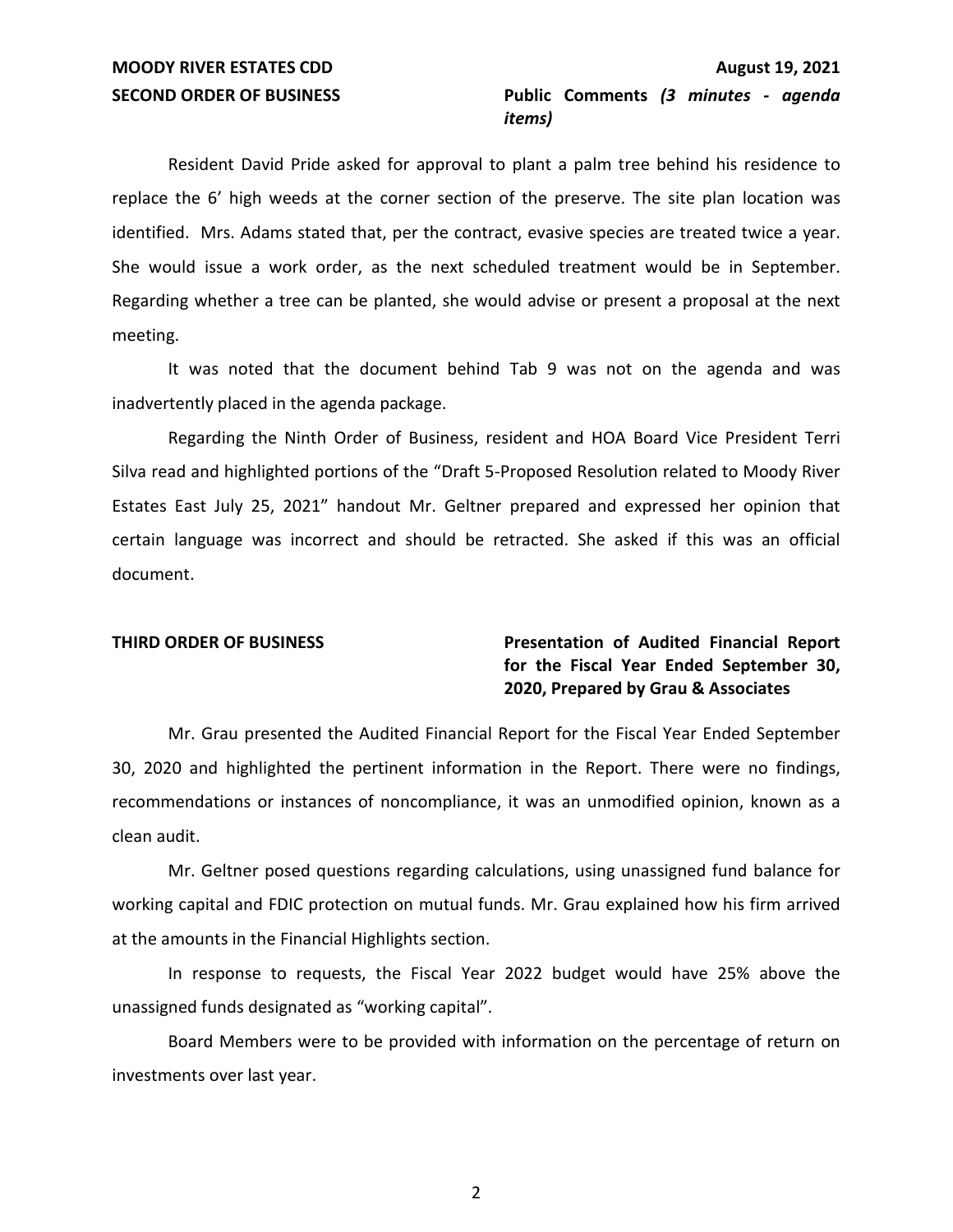**FOURTH ORDER OF BUSINESS Consideration of Resolution 2021-07, Hereby Accepting the Audited Financial Report for the Fiscal Year Ended September 30, 2020**

Mrs. Adams presented Resolution 2021-07. Mr. Geltner requested amending Resolution 2021-07 to change certain paragraphs and include verbiage he read and handed out during the meeting. The following changes would be made to Resolution 2021-07:

Item "2": Change number from "2" to "3"

Insert the following new Item:

"2. The purpose of this acceptance is solely to comply with all applicable laws and not to be interpreted as an acceptance of the outcome of the audit or as an opinion as to the effectiveness or accuracy of the independent auditor's report, or the reasonableness of the audit procedures used by the auditor, or the effectiveness of the internal controls utilized by the MRE CDD Manager, or the existence or nonexistence of material weaknesses/deficiencies in the MRE CDD internal controls, or presence or absence of materials misstatements or compliance with any MRE CDD internal controls by MRE CDD management."

**On MOTION by Mr. Geltner and seconded by Mr. Jenner, with all in favor, Resolution 2021-07, as amended, Hereby Accepting the Audited Financial Report for the Fiscal Year Ended September 30, 2020, was adopted.**

**FIFTH ORDER OF BUSINESS Public Hearing on Adoption of Fiscal Year 2021/2022 Budget**

# **A. Proof/Affidavit of Publication**

The affidavit of publication was included for informational purposes.

**B. Consideration of Resolution 2021-08, Relating to the Annual Appropriations and Adopting the Budgets for the Fiscal Year Beginning October 1, 2021, and Ending September 30, 2022; Authorizing Budget Amendments; and Providing an Effective Date**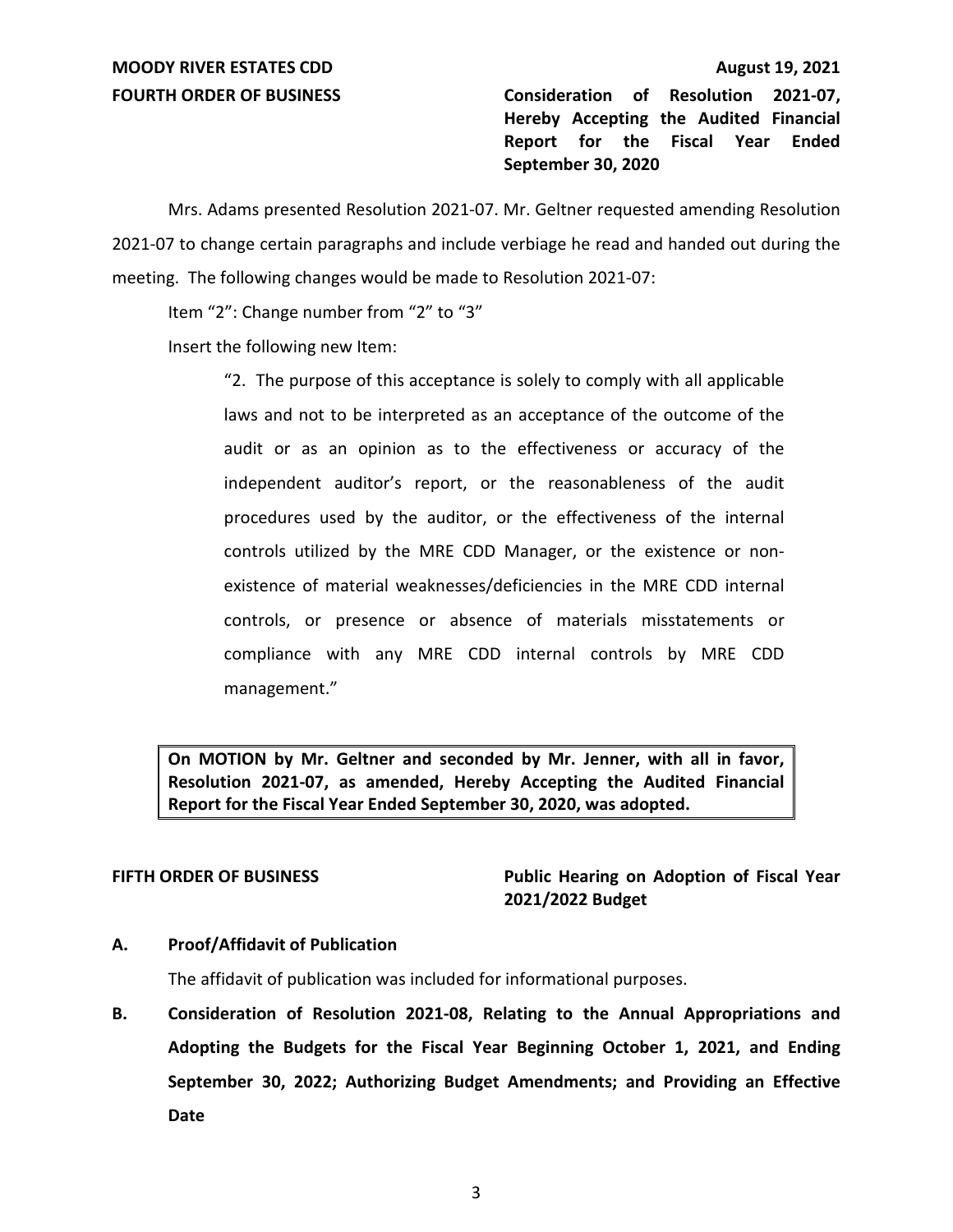Mrs. Adams presented Resolution 2021-08.

Mr. Geltner asked about items in the Resolution and Mailed Notice. Mr. Adams stated that the Resolution provision in Section 3B is typical and allows the District Manager to implement an expenditure, if necessary, such as in emergency situations. The two Public Hearings referenced in the Mailed Notice would occur today, during the Fifth and Sixth Orders of Business.

**On MOTION by Mr. Geltner and seconded by Mr. Teckorius, with all in favor, the Public Hearing was opened.** 

No members of the pubic spoke.

**On MOTION by Mr. Geltner and seconded by Mr. Pike, with all in favor, the Public Hearing was closed.**

Mr. Geltner was having difficulty reconciling assessment revenues reflected in the proposed Fiscal Year 2022 budget, Mr. Adams stated that he would research and provide an answer at the next meeting.

Mr. Teckorius asked if it would be beneficial if the CDD accepts the East units stormwater system and, if so, would the CDD be able to raise rates on the 69 lots. Mr. Eckert discussed the Settlement Agreement. Since it is worth researching because their current system is different than in 2012 and including the maximum cap amounts in the next Mailed Notice, this would be included on the May 2022 agenda for approval during the Fiscal Year 2023 budget discussions.

The following change would be made to the Fiscal Year 2022 budget:

Page 1, "Other contractual": Breakdown the category by items and costs as defined on Page 4.

**On MOTION by Mr. Teckorius and seconded by Mr. Geltner, with all in favor, Resolution 2021-08, Relating to the Annual Appropriations and Adopting the Budgets for the Fiscal Year Beginning October 1, 2021, and Ending September 30, 2022, as amended; Authorizing Budget Amendments; and Providing an Effective Date, was adopted.**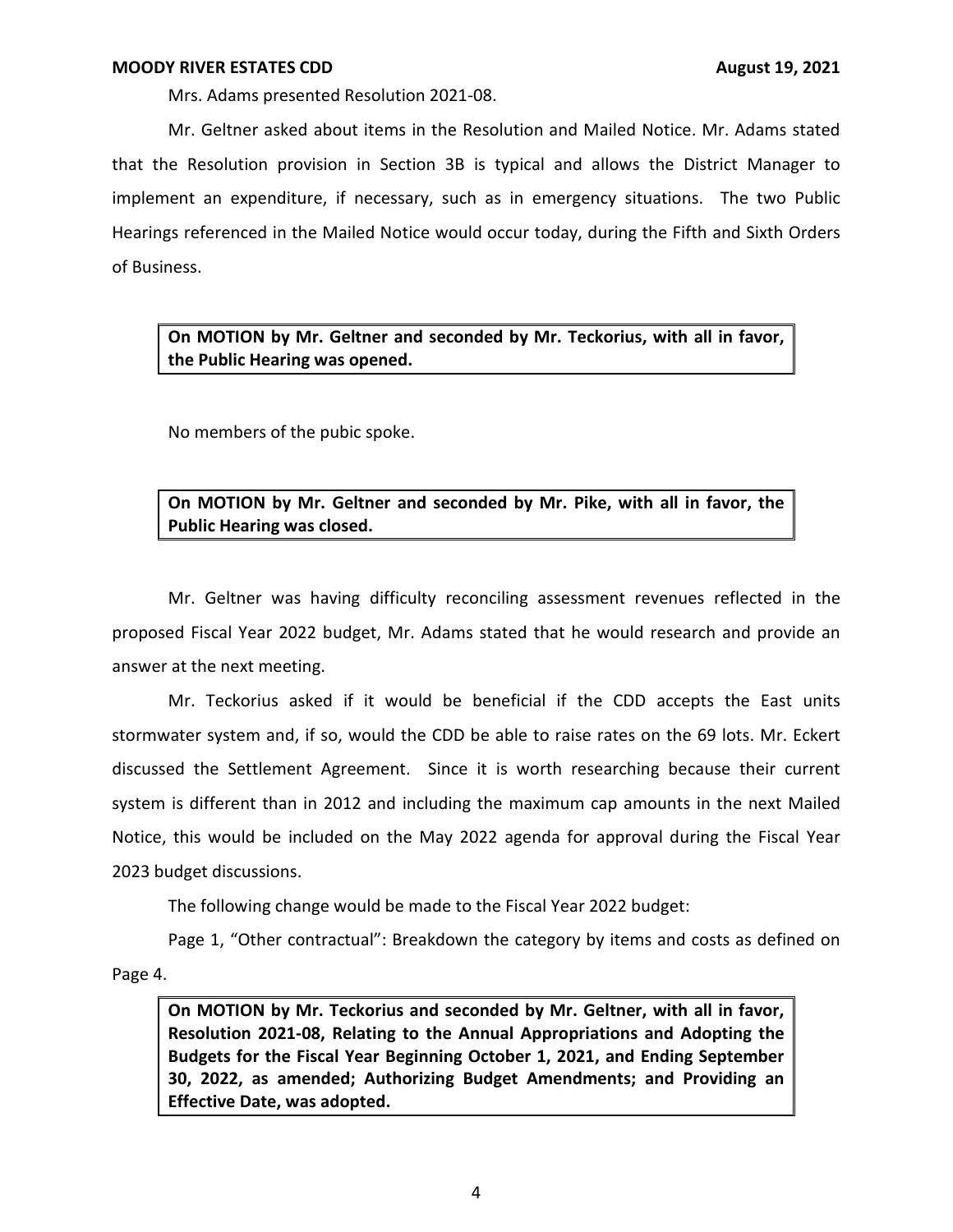**SIXTH ORDER OF BUSINESS Public Hearing to Hear Comments and Objections on the Imposition of Maintenance and Operation Assessments to Fund the Budget for Fiscal Year 2021/2022, Pursuant to Florida Law**

**A. Proof/Affidavit of Publication**

## **B. Mailed/Notice(s) to Property Owners**

These items were included for informational purposes.

**C. Consideration of Resolution 2021-09, Making a Determination of Benefit and Imposition Special Assessments for Fiscal Year 2021/2022; Providing for the Collection and Enforcement of Special Assessments; Certifying an Assessment Roll; Providing for Amendments to the Assessment Roll; Providing a Severability Clause; and Providing an Effective Date**

Mr. Geltner requested including language regarding the approved Resolution and debt assessment information in the Mailed Notice to Property Owners.

At the Board's direction, for inclusion on the May 2022 agenda for approval during the Fiscal Year 2023 budget discussions, Mr. Eckert would provide language explaining the 2017 Bond debt assessment for the next time assessments increase and Mailed Notices are needed. He stated that the Notices typically only include information required by Florida Statutes.

# **On MOTION by Mr. Geltner and seconded by Mr. Pike, with all in favor, the Public Hearing was opened.**

Resident Susan Morton asked about the amount of the assessment increase and if it is associated with improving the community. As it was not, she asked if expenditures had to do with acquiring new property on the east side of Moody Road. Mr. Adams explained that the CDD allocated funding for a feasibility study. Ms. Morton asked the Board to clarify if they are thinking about purchasing the land and, if so, why.

**On MOTION by Mr. Geltner and seconded by Mr. Teckorius, with all in favor, the Public Hearing was closed.**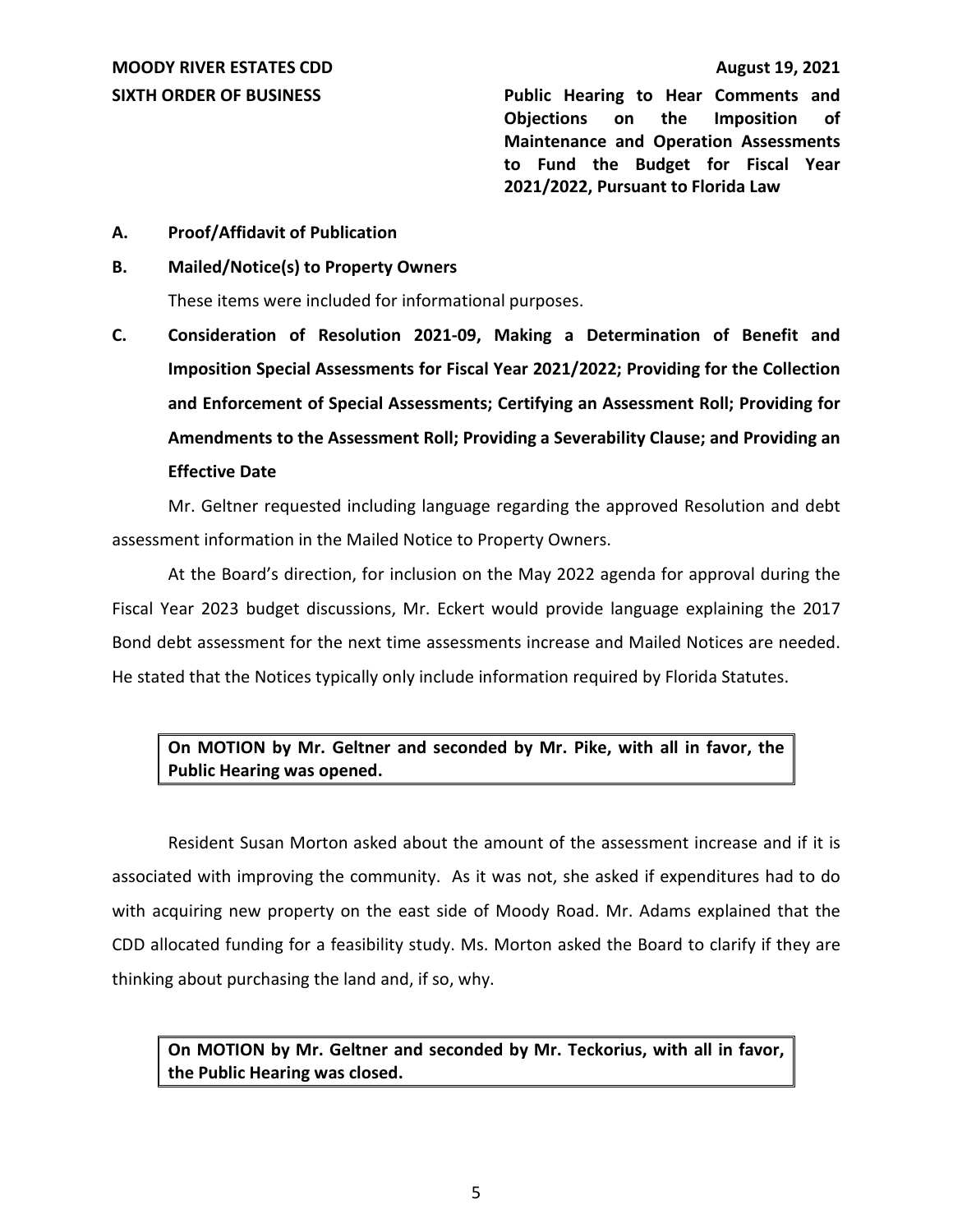Mr. Eckert stated that the feasibility study would be discussed later in the meeting.

Mrs. Adams presented Resolution 2021-09.

The following change would be made to Resolution 2021-09:

Page 1, last WHEREAS clause: After "service", insert "pursuant to Resolution 2021-08 adopted on August 19, 2021"

**On MOTION by Mr. Geltner and seconded by Mr. Teckorius, with all in favor, Resolution 2021-09 as amended, Making a Determination of Benefit and Imposition Special Assessments for Fiscal Year 2021/2022; Providing for the Collection and Enforcement of Special Assessments; Certifying an Assessment Roll; Providing for Amendments to the Assessment Roll; Providing a Severability Clause; and Providing an Effective Date, was adopted.**

# **SEVENTH ORDER OF BUSINESS Staff Report - District Engineer: Barraco & Associates, Inc.**

Mr. Kayne reported the following:

 $\triangleright$  Currently completing preparation of the Lake Bank Maintenance Limited Review Development Order (LDO) package in anticipation of submittal by the end of business tomorrow. The initial County review is expected to take three to four weeks. This is the first time doing this for a maintenance permit and relied on the original LDO plans for the lake bank sections and limits; he did not expect a lot of comments.

 $\triangleright$  Addresses were received for Moody North residences along the north and west that abut the canal and have potential encroachments and breaches on their swale or berm.

 $\triangleright$  A representative inspected the area on June 30, 2021 and found several conflicts between the permit plans and the rear yard conditions. The County and SFWMD permit plans were provided to Mr. Adams, along with concerns from the site observation that are noncompliant with the permit. The issues were mostly comprised of areas with the swale filled or different types of improvements, such as brick paver walkways, landscaping and some areas where the berm was re-graded slightly so it no longer captures storm water on site, as the permit requires.

A Board Member was concerned about current real estate transactions, not notifying homeowners of these issues and the CDD's liability.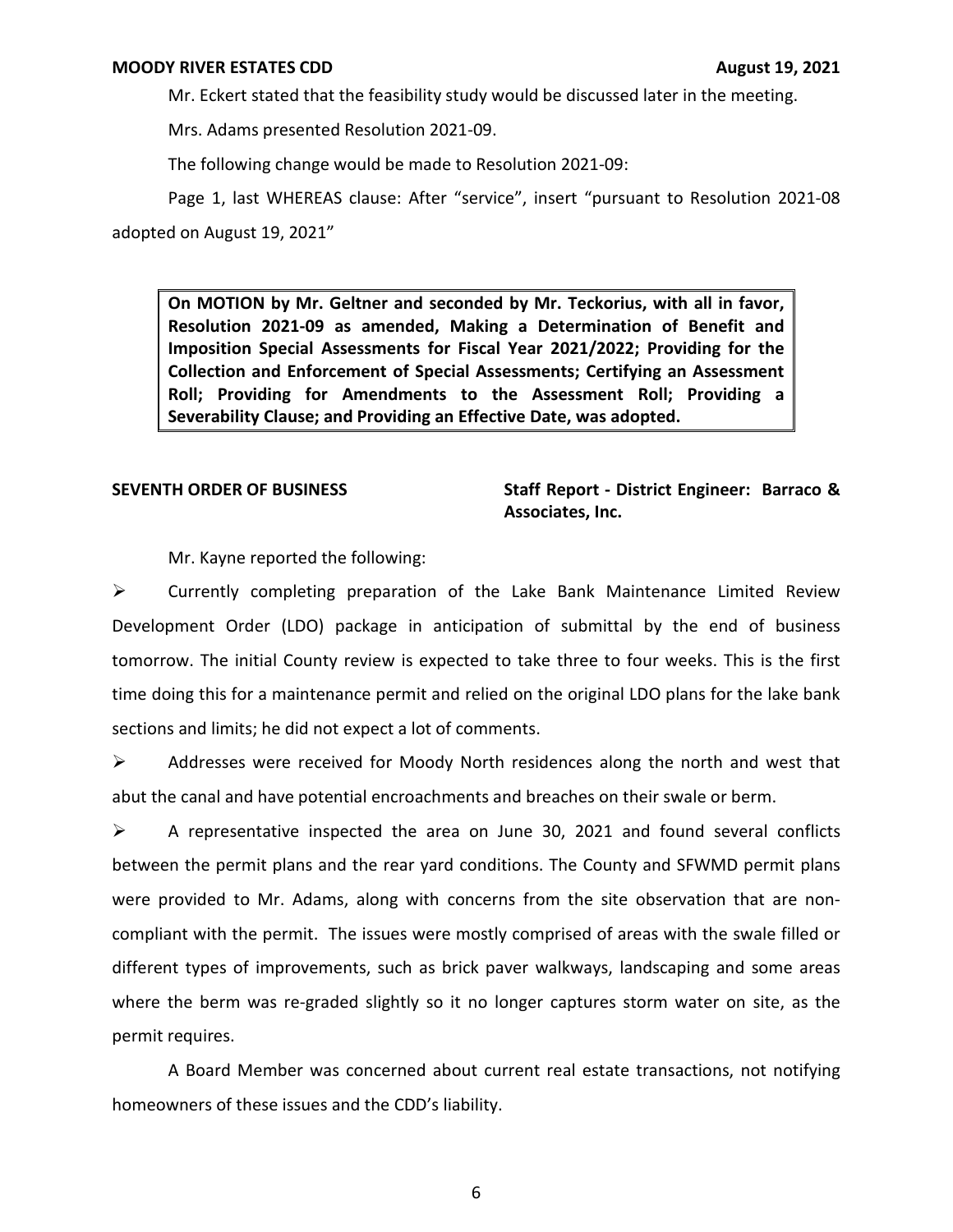Mr. Teckorius wanted the violation letter to the homeowners to include Barraco and Associates' contact information. Mr. Kayne stated it would take about two or three weeks to inspect the entire community, by neighborhood, write all the observations and prepare reports and exhibits, depending on their current schedule, which is six to eight weeks out for certain items. Mrs. Adams confirmed that fund balance would be used to cover the costs.

Discussion ensued regarding the advantage of alerting the entire community that compliance issues were identified with the North and that the CDD is in the process of evaluating the South and Central areas, along with an HOA e-blast to homeowners indicating that the CDD is surveying the entire stormwater management system, swales and berms and violation notices may be forthcoming, which would require them to respond.

A Board Member asked if the CDD might be culpable in a lawsuit towards a real estate transaction that happens in North were the CDD has known about this issue but has not alerted the property owner or made disclosures to the purchaser. Mr. Eckert felt that the CDD is fine as long as it is taking reasonable action and coming up with an orderly way to address the issue. Ms. Canoura suggested notifying homeowners in violation whose homes are up for sale that they need to provide their Real Estate Agent a Property Disclosure Form.

A Board Member stated he wanted the District Engineer, not someone else's Engineer, doing the inspection, identifying solutions and notifying homeowners of non-compliance issues; he agreed that homeowners should complete a Non-Disclosure form and that the CDD should send community-wide notifications. Mr. Geltner felt that the CDD should pursue recovering pro-rated Engineering costs from homeowners who are in violation. Mr. Teckorius felt that the survey is for the benefit of the CDD, as its entire stormwater system has never been surveyed to ensure that the systems and lake banks are in order. He was in support of homeowners in violation being responsible for the repairs and notifying the CDD when the repairs are completed. The monuments will be inspected at another time.

HOA President Susan Garling suggested an HOA e-blast to the community informing homeowners that the District Engineer is inspecting the stormwater system and for the District Engineer to mail individual, friendly letters to homeowners who are in violation, with helpful information about how they should proceed to become compliant. She strongly suggested holding a Town Hall Meeting with the District Engineer presenting his report. She discussed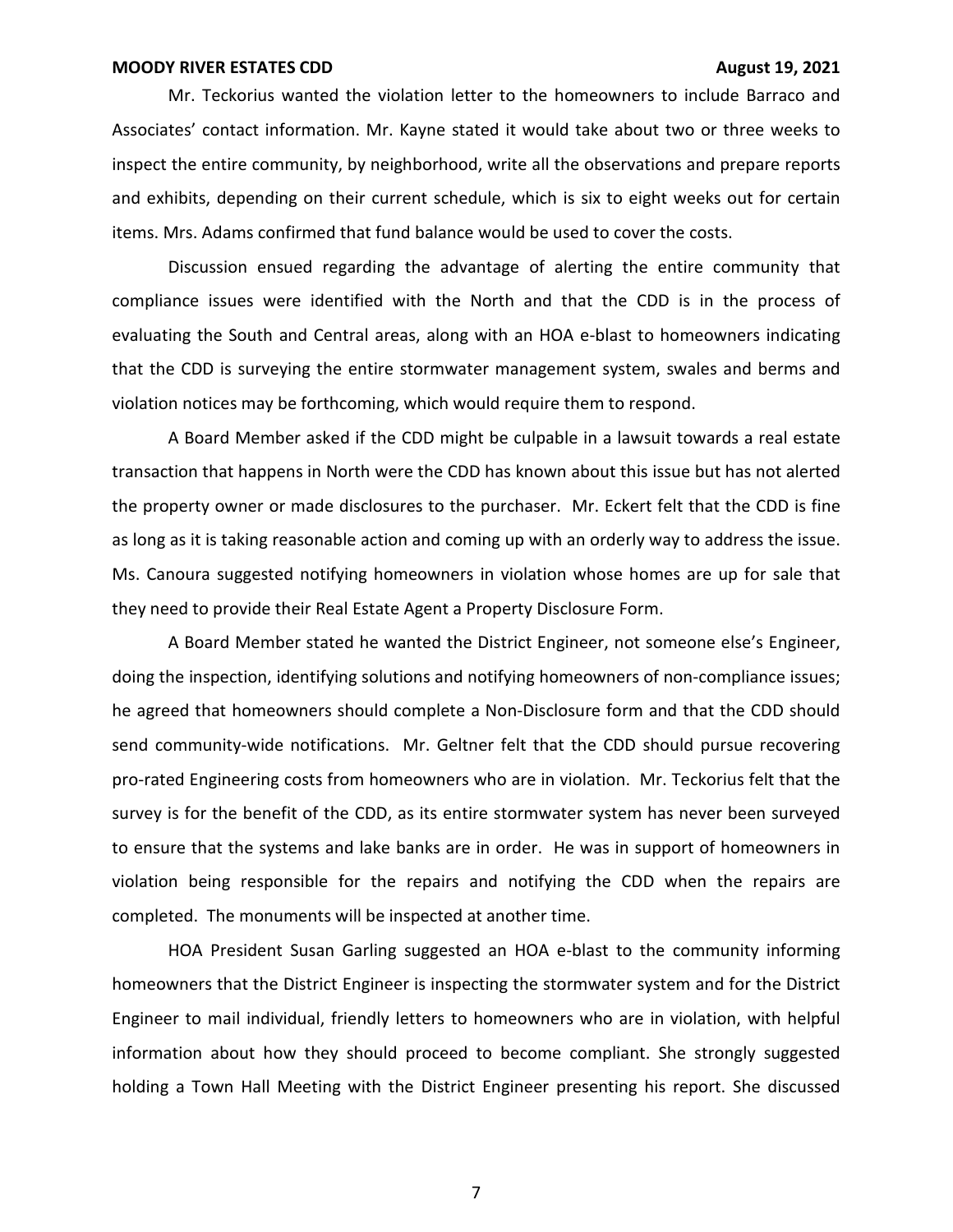pieces within the Declaration that are going to affect and may impact those surrounding homeowners' property. Mr. Kayne would code those residences with significant impacts.

Mr. Eckert agreed with the suggestion of working with the HOA on an HOA e-blast to homeowners indicating that the District Engineer is inspecting the stormwater system community-wide and identifying non-compliance areas as well as potential solutions for specific issues. The Board consensus was for Mr. Eckert and Mr. Kayne to work on letters to homeowners with identified specific issues and send out within 10 days; certified receipt was not necessary at this time.

Mr. Kayne confirmed that the lots at Moody North, abutting the canal, were all inspected and documented. The \$6,500 for perimeter berm review, with exhibits, was approved at the last meeting and the \$5,000 lake bank review to do the observations, with exhibits, is to commence Spring of 2022 when water recedes and would include the lots that abut the lakes.

**On MOTION by Mr. Teckorius and seconded by Mr. Geltner, with all in favor, engaging Barraco & Associates to perform a survey of the District's entire Stormwater Management System at Moody River Estates Property, South, Central and North Lake 21, for \$6,500, with a not-to-exceed amount of \$10,000, was approved.**

It was clarified that Ms. Garling and Mr. Eckert will work on the e-blast and Mr. Geltner was designated to review it before it is sent to the community; Mrs. Adams should be copied.

Mr. Teckorius asked for the District Engineer and WHA Staff to conduct semi-annual regular inspections of all CDD property and systems. He discussed his conversation with Anchor Marine representatives regarding permits and asked for Barraco & Associates to inspect and certify its work at Lakes 5 and 8, following CDD requirements. Mr. Eckert stated that Supervisors are elected officials of the CDD, not a government employee. Mrs. Adams confirmed that the contractor will not be paid until County Representatives approve the work. Mr. Kayne was asked to send copies of all Barraco & Associates' drawings of Lakes 1 through 21 that were sent to the South Florida Water Management District (SFWMD) to Mr. Teckorius and copy Mrs. Adams.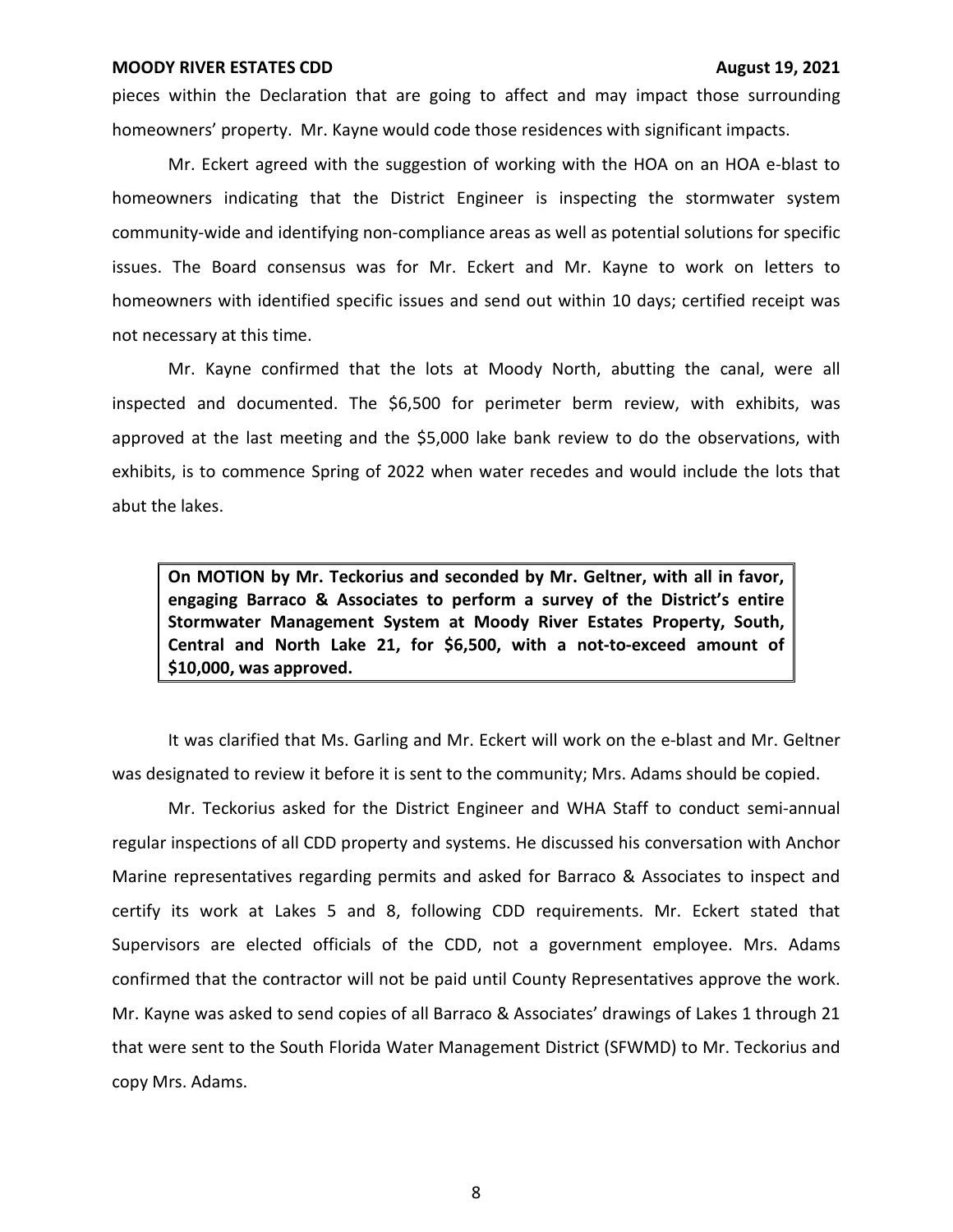# **EIGHTH ORDER OF BUSINESS Discussion: Storm Drainage System**

# **A. Listing of Addresses Inspected for Encroachments into Storm Drainage System**

# **B. Discussion: Sample Letter Regarding Swale Damage in CDD Easement**

This item was presented in conjunction with the Seventh Order of Business.

# **NINTH ORDER OF BUSINESS Consideration of MIA Firms to Perform Real Estate Analysis/Feasibility Study**

## **A. Greg Stuart, Stuart Urban Design**

## **B. Kinsey Associates**

## **C. LandQwest Commercial**

Mr. Eckert stated Lee County charges a \$1,500 fee to process the Resolution granting recreational power to the CDD, which is needed if they want to build recreational trails in the forest preserves at Central, South or North.

Ms. Canoura asked for the reason to do this when the CDD does not own the property. She recommended all communication cease with the owner until Mr. Eckert engages a title company to determine what the person owns and plans to do with the boat slips, as instructed by the County Representative. Mr. Eckert explained the process. The Board needs to decide what would be done with the property and obtain an appraisal.

Mr. Geltner discussed various plans for the Moody East land and suggested sending a letter and the survey to all homeowners to educate them on the history of Moody River East. He prepared Draft #5 and provided notes of a phone call with a principal representative from Moody Development. He asked if confidential information could be redacted from the public record. Mr. Eckert replied no. Discussion ensued regarding receiving offers to purchase property, owner clarification that the property belonged to Moody East and contacting the owner threatening lawsuits.

Mr. Teckorius motioned to proceed with the \$1,500 expense. The motion failed for lack of second.

Mr. Geltner motioned for Mr. Eckert to obtain an appraisal and approve cost for recreation powers. There was no second.

Discussion ensued regarding the title search providing information, needing an appraisal to determine what is on the Development Order and 125 boat slips that may be in the Trust.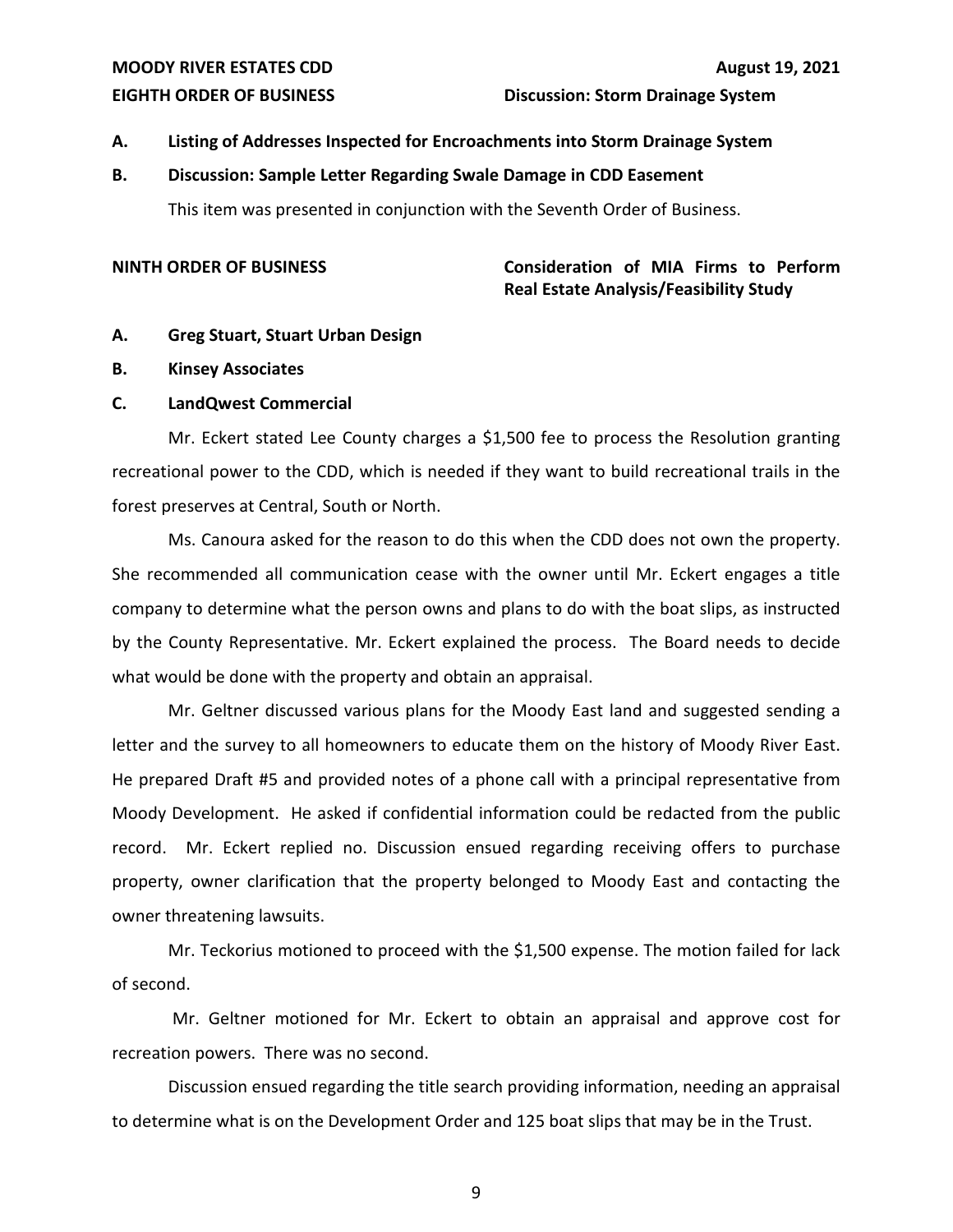Mr. Geltner withdrew his motion for Mr. Eckert to obtain an appraisal.

**On MOTION by Mr. Geltner and seconded by Mr. Teckorius, with Mr. Geltner, Mr. Teckorius, Mr. Pike and Ms. Canoura, in favor, and Mr. Jenner dissenting, authorizing Mr. Eckert to send a letter to Mr. Madden to obtain information about selling property to the CDD, was approved. [Motion passed 4-1]**

**The meeting recessed and reconvened shortly thereafter.** 

# **TENTH ORDER OF BUSINESS Continued Discussion: Signage for Conservation Areas**

Mr. Willis was asked for downed signs in the preserve, near the basketball courts to be repaired. Mr. Teckorius stated he would send Mrs. Adams paperwork to determine if the CDD is still required to post "Caution do not feed the alligators" signs at all the lakes, as it was required to do prior to the CDD opening. Mrs. Adams stated this issue has been discussed at length and will be added to the next agenda; however, the insurance carrier advised that the CDD is not required to have signage.

This item was deferred to the next meeting.

# **ELEVENTH ORDER OF BUSINESS Discussion: Drone Assistance for Waterways – Bill Holderby, Professional Drone Pilot**

Ms. Canoura would invite Mr. Holderby to give a presentation at the next workshop. This item was deferred to the next meeting.

# **TWELFTH ORDER OF BUSINESS Acceptance of Unaudited Financial Statements as of June 30, 2021**

Mr. Teckorius presented the Unaudited Financial Statements as of June 30, 2021. The Financials Highlight Report was distributed.

**On MOTION by Mr. Teckorius and seconded by Mr. Geltner, with all in favor, the Unaudited Financial Statements as of June 30, 2021, were accepted.**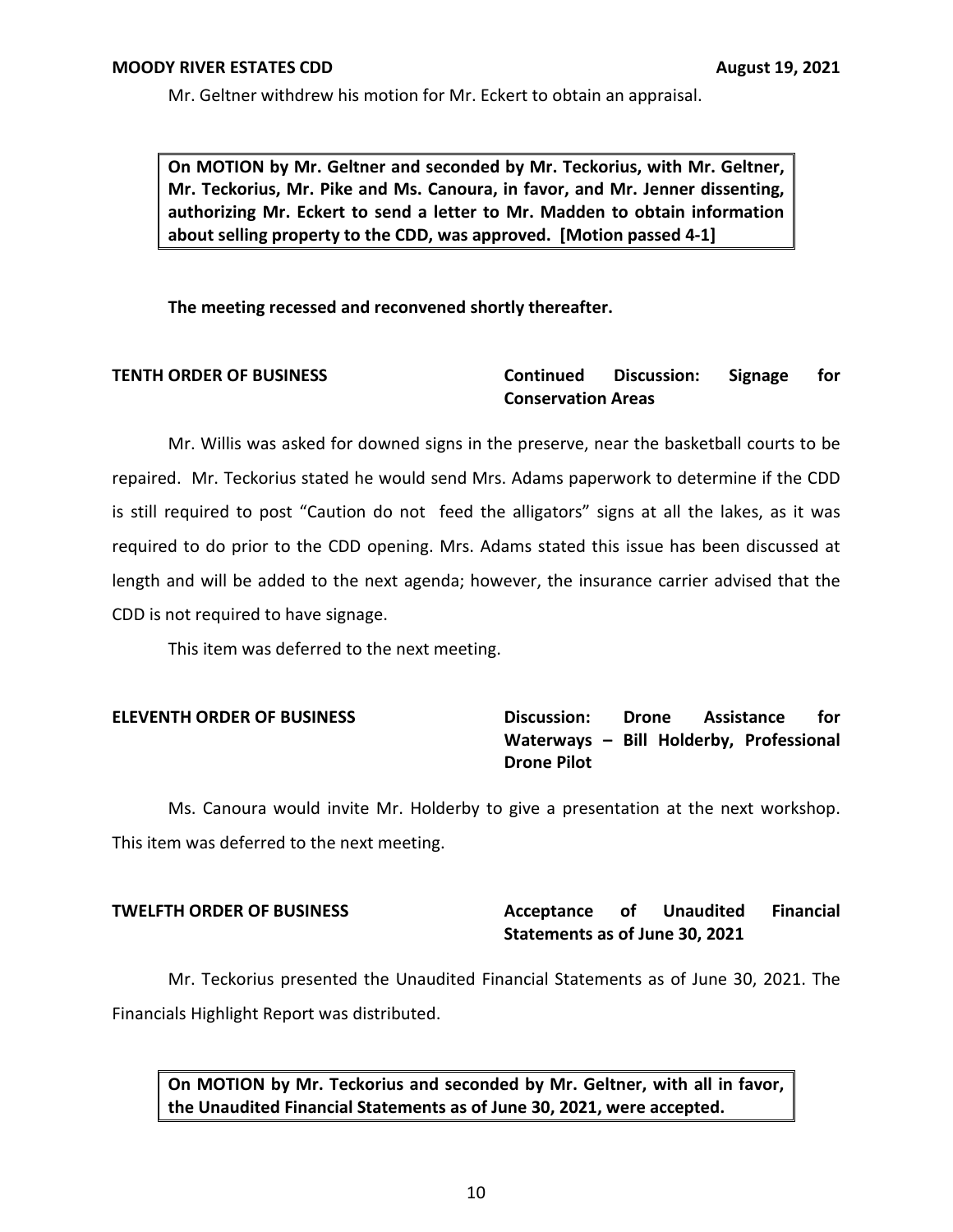# **THIRTEENTH ORDER OF BUSINESS Approval of June 17, 2021 Regular Meeting Minutes**

Mr. Teckorius presented the June 17, 2021 Regular Meeting Minutes.

The following changes were made:

Line 84: Change "Ferrier" to "Farrior" and "Quality" to "Colonial"

Line 115: Insert "on" after "information"

Line 128: Delete "on"

Regarding Line 147, Mr. Adams to follow up on emailing Resolution 2008-05 to the Board, which provided that the Board has taken affirmative action by accepting transfer of the stormwater permit.

Line 191: Change "recreation fund" to "feasibility study"

Mrs. Adams stated that the District Engineer reviewed and made changes to the draft minutes before they were included in the agenda package.

Line 229: Change "firms" to firm's"

Line 233: Delete "Although" and insert "outflow" after "the"

Line 234: Insert "not" after "determined"

Regarding Line 338, it was noted that proposals from Southern State Fencing and Carter

Fence were obtained to repair the fence.

Line 420: Change "Walker" to "Wachter"

Line 486: Change "Moody" to "Mood"

Line 298: Insert Mr. Teckorius' statement read into the minutes.

Line 508: Change "were doing" to "exist"

# **On MOTION by Mr. Geltner and seconded by Mr. Jenner, with all in favor, the August 19, 2021 Regular Meeting Minutes, as amended, were approved.**

## • **Action Items**

Mr. Eckert submitted his list of completed action items to Mrs. Adams, in case he had to leave the meeting early.

Items 1, 64, 75, 81, 89, 92 and 94 were completed.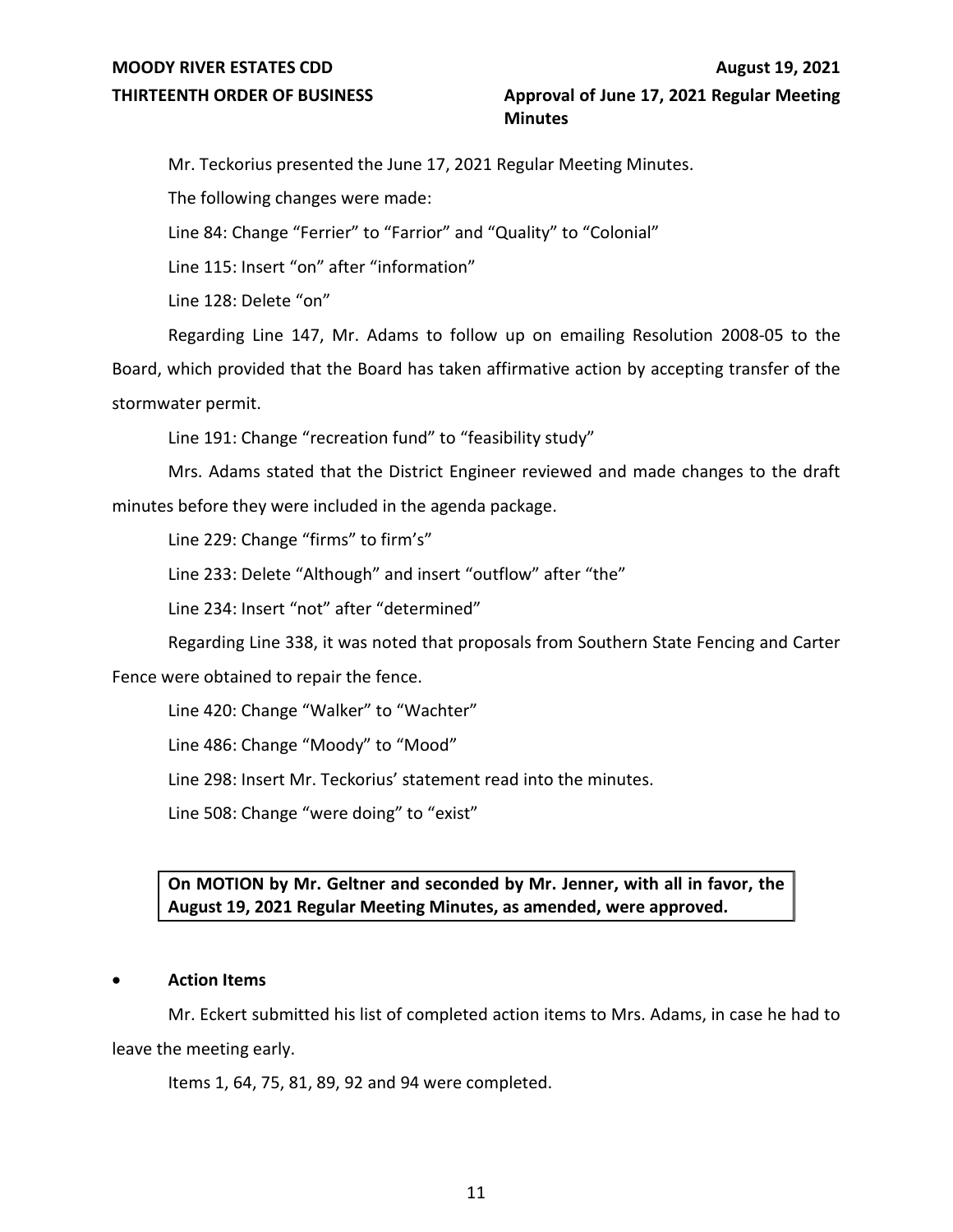Item 74 was revised to clarify that a proposal was being obtained to determine what would be required to remove invasive fish from CDD lakes.

# **FOURTEENTH ORDER OF BUSINESS Staff Reports**

- **A. District Counsel:** *Hopping Green & Sams, P.A***.**
	- **Consideration of Rate Increase**

This item was presented at the last meeting.

There was nothing further to report.

# **B. District Manager:** *Wrathell, Hunt & Associates, LLC*

- **UPCOMING WORKSHOP/MEETING DATES:** 
	- **A. October 7, 2021 Workshop**
	- **B. October 21, 2021 at 1:00 P.M.**
	- o **QUORUM CHECK**

The next workshop will be held October 7, 2021 at 11:00 a.m.

All Supervisors confirmed their in-person attendance at the October 21, 2021 regular meeting.

Mr. Geltner asked the Board to consider rescheduling the June 16, 2022 meeting to a later date, as he will be out of the country.

# **C. Operations Manager:** *Wrathell, Hunt & Associates, LLC*

# • **Monthly Status Report - Field Operations**

The Report was included for informational purposes.

Mrs. Adams reported the following:

 $\triangleright$  The Lake 5 lake bank restoration project was not yet completed due to high water levels.

 $\triangleright$  As a result of Mr. Geltner's street flooding observations, Mrs. Adams presented M.R.I. Inspection LLC (MRI) Estimate #2911 to clean out the interconnecting pipes that run between Lakes 9 through 12 that are identified as 100% blocked. While inspecting the CDD outfall structure, MRI removed the sand bags from Moody Road, which is a County road. The only time interconnecting pipes are inspected is when flooding issues arise.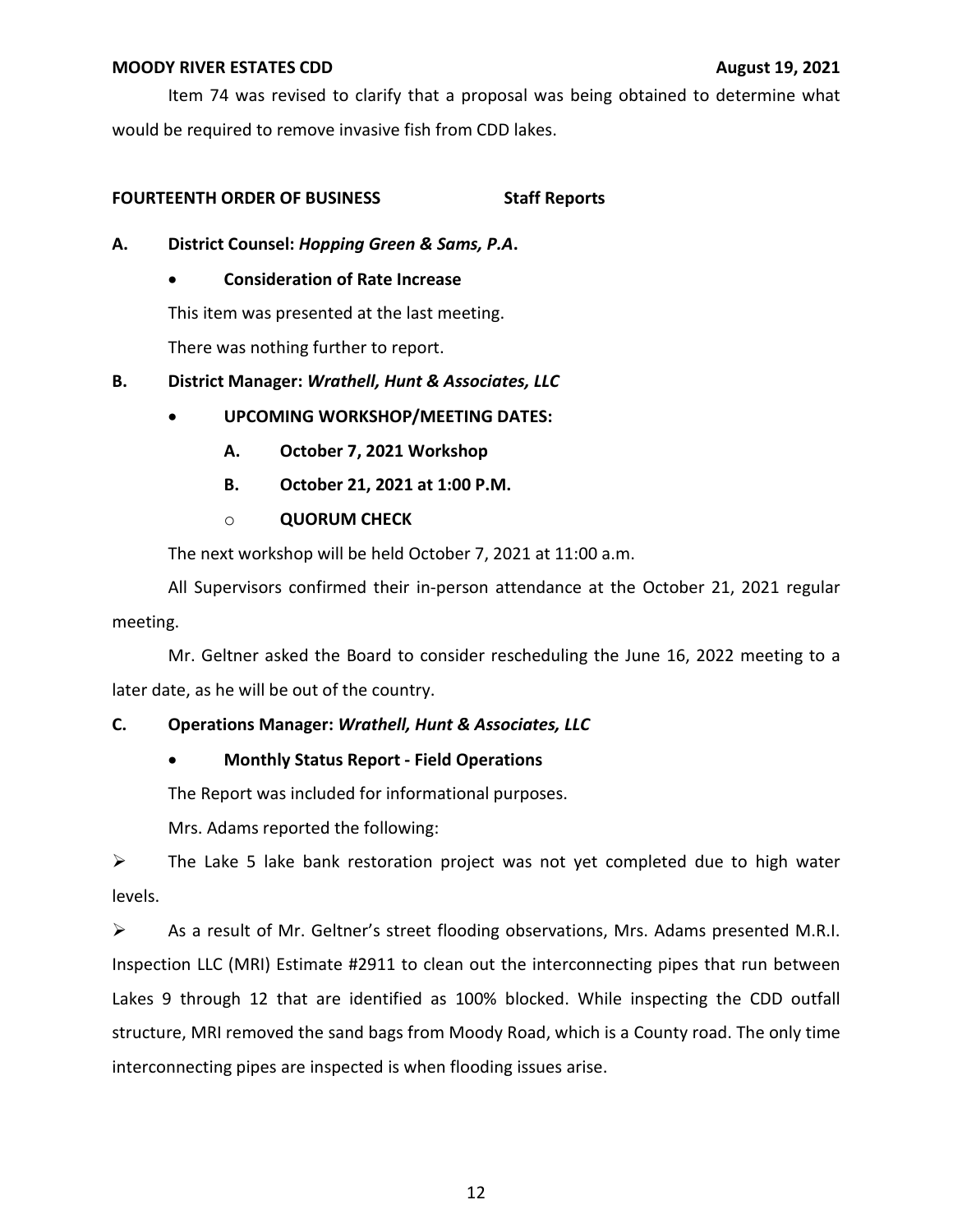**On MOTION by Mr. Geltner and seconded by Mr. Teckorius, with all in favor, M.R.I. Inspection LLC Estimate #2911 to pump out and remove sediment at Interconnecting Pipes 1, 3, 8, 7 and 6 that run between Lakes 9 through 12, to establish optimal flow, in a not-to-exceed amount of \$3,350, was approved.**

### o **Key Activity Dates**

The August 2021 Key Activity Dates Report was included for informational purposes.

## **FIFTEENTH ORDER OF BUSINESS Public Comments** *(non-agenda items)*

Resident Rick Doran reported the following information and asked the Board to address certain issues:

 $\triangleright$  Boat slips and borings: Charlie assured him that the Development Permit allowed for the 100 permitted boat slips and 20' to 25' floating docks that were transferred to another entity can be transferred back to the CDD.

 $\triangleright$  He believed that East Moody was never inspected by Engineers representing the membership after its construction or during assessment of the facilities, which led him to discuss designation of the operations and maintenance (O&M) of the storm drains.

 $\triangleright$  He offered to provide the Board with early communications between Attorneys, Grady and Madden, prior to its completion. Meritage's intention was to ensure all O&M operations were transferred to Moody River CDD. There was no further discussion with Attorney Madden when his letter succinctly stated that any modifications that were done to fulfill the Court Order for the drainage systems was that it is the responsibility of the homeowners and never the CDD. As a result, the modifications to O&M, insurance, permitting and boat ramps related to the facility that was built, is the obligation of the Moody River HOA.

 $\triangleright$  He hoped the Board would require Management to make available day-to-day operation reports and financial accounting records and statements, as they are engaged at the will of the Supervisors, which should alleviate Mr. Geltner's concerns. Mrs. Adams stated Management does not provide these types of reports to any of its clients.

 $\triangleright$  He expressed his personal unhappiness with how Management monitors the CDD's operations, as his email, photographs and timeline sent to the Chair and Mr. Adams was not distributed to the Board. When asked about Staff evaluations, Mr. Teckorius stated they were performed last year; he would provide a copy to Mr. Doran.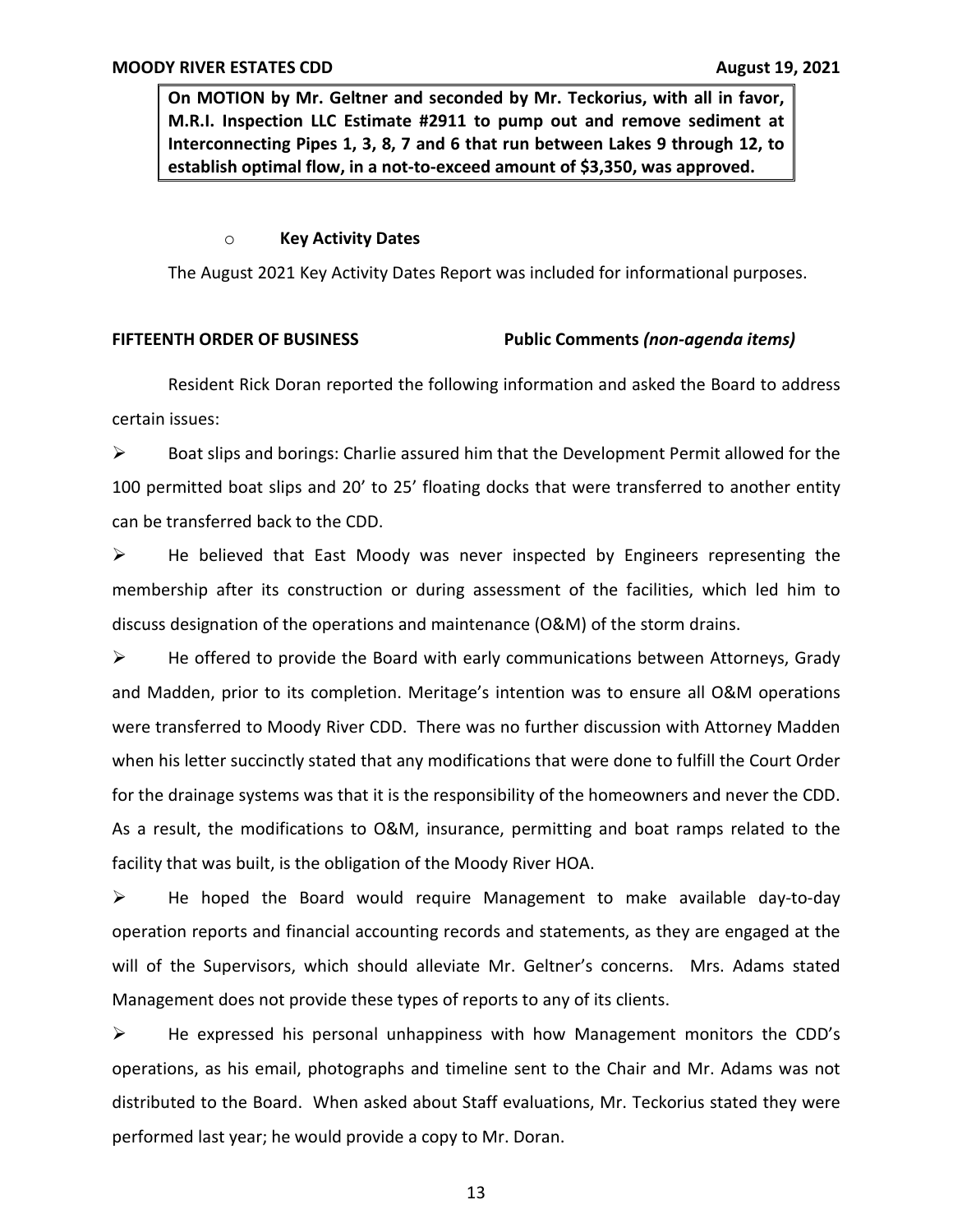$\triangleright$  He noted the District's 30 to 40 lake banks and the repair to Lake #2 collapsed and is now in worse condition. He asked if the Board received a field operations report about the collapse and failure of the system, which he believed was the same as the system the Board is now discussing putting in Lake #5.

Mr. Teckorius stated that the CDD put the HOA on notice that the CDD cannot monitor the lake banks due to the excessive growth of vegetation around the perimeter. He asked for correction of the June 17, 2021 meeting minutes to include his statement of putting the HOA on notice. He stated that he is aware of all the lake banks defects and continuous deterioration of the lakes, fencing and not mediating to the proper issuance and specification that were originally designed, which is why they are requesting the District Engineer request issuance of a LDO for all the lakes.

**Ms. Canoura left the meeting at 4:42 p.m.**

## **SIXTEENTH ORDER OF BUSINESS Supervisor's Requests**

Mr. Pike had an issue with the Board receiving handouts at the last minute. The Board choose to establish a policy.

Mr. Jenner asked Mrs. Adams to instruct CDD contractors to notify Jon, with the HOA Management Company, on Friday morning before noon, when they plan to be on site the following week.

### • **Supervisor Teckorius**

# **I. Correction of Membership Fees for Using CDD Amenities, Not Open to Public for Free**

To clarify Ms. Canoura's statement and concerns about crowds when the boat ramp is installed, Mr. Teckorius stated that, although it may be open to the public, to enter, they will be required to pay a fee.

### **II. Discussed Possibility of Zoom Meetings for CDD. Are they Legal?**

To clarify Ms. Canoura's question regarding if it is legal to hold CDD meetings via Zoom, Mr. Teckorius stated it was; however, he preferred not to, as it would require a volunteer to run and control the equipment and the audience. A Board Member thought it may be a good idea, in order to be more transparent. It was noted that resident Dave Herring ran Zoom meetings for the HOA.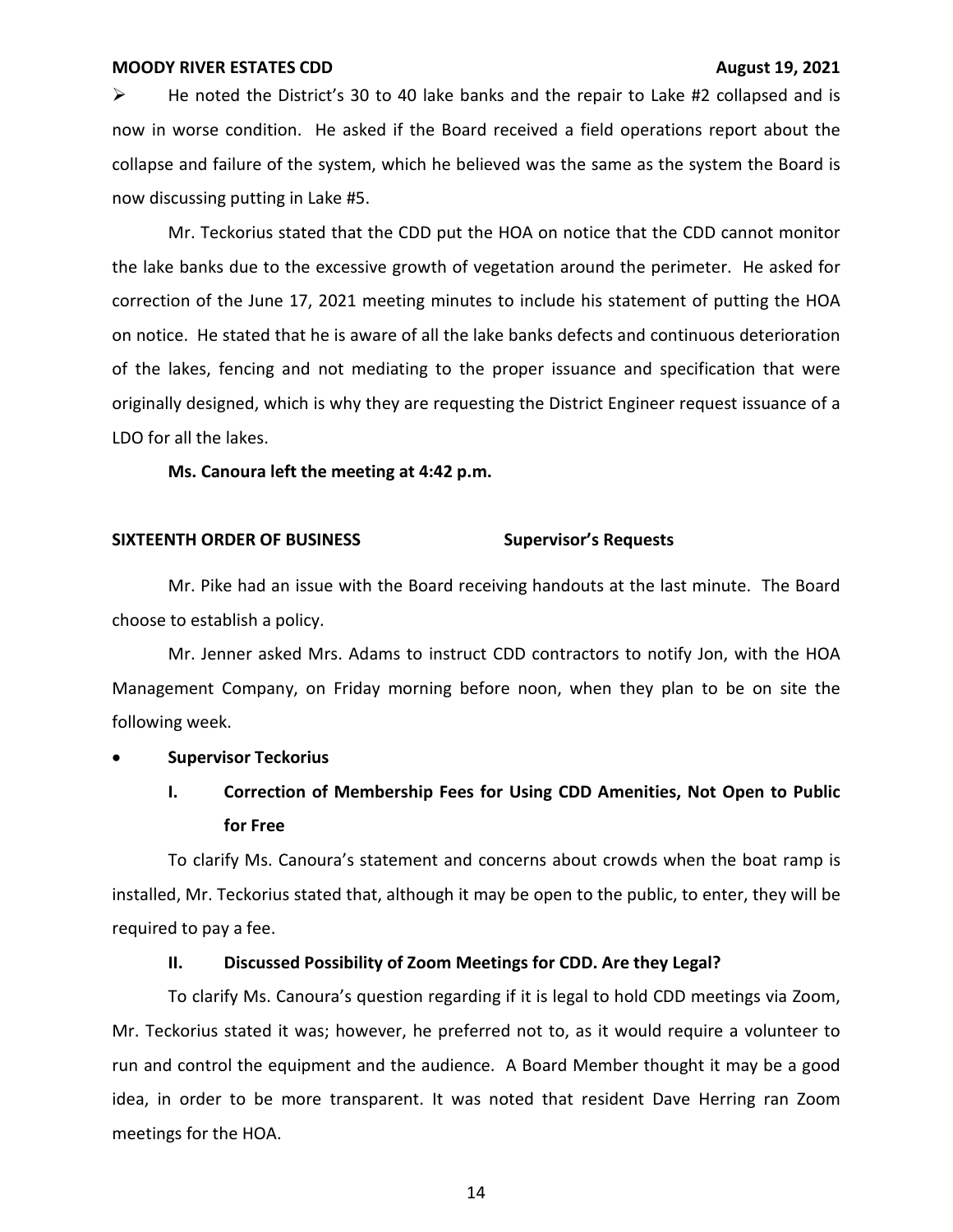A Board Member suggested having the workshop minutes transcribed. Ms. Garling would ask the HOA to ask their Management Company if the audio workshop minutes can be transcribed and if there is an additional charge for that service.

# **SEVENTEENTH ORDER OF BUSINESS Adjournment**

There being no further business to discuss, the meeting adjourned.

**On MOTION by Mr. Teckorius and seconded by Mr. Pike, with all in favor, the meeting adjourned at 4:57 p.m.** 

# [SIGNATURES APPEAR ON THE FOLLOWING PAGE]